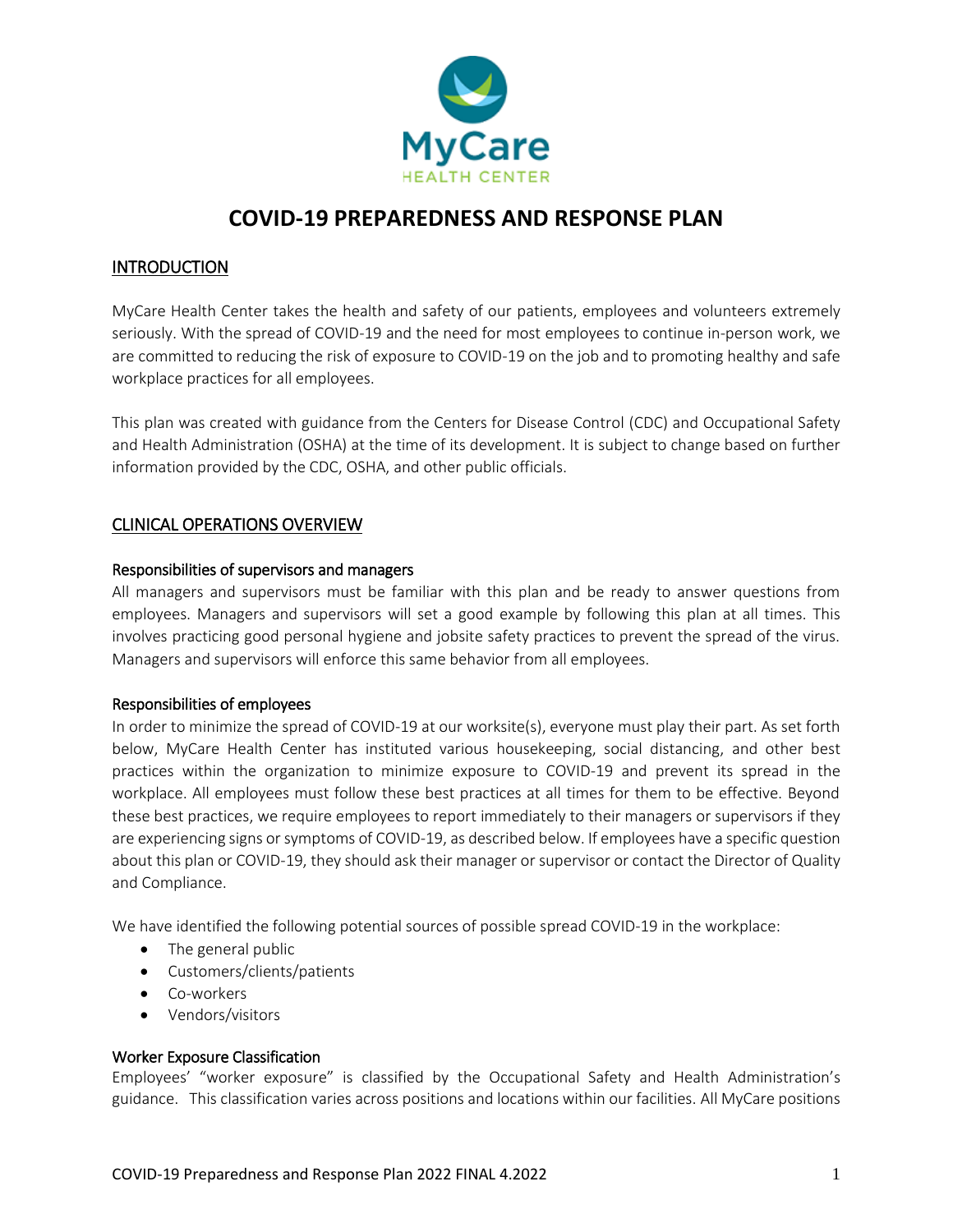

are listed in Appendix A. The appendix also includes the exposure classification for each position and the determined safeguards and/or PPE protocol.

MyCare Health Center provides various exposure controls in addition to robust prevention efforts including appropriate personal protective equipment and complying with all infectious disease requirements for healthcare facilities.

#### Occupational Risk Pyramid for COVID-19

#### Very high exposure risk

Jobs with a high potential for exposure to known or suspected sources of COVID-19 during specific medical or laboratory procedures. Workers include:

• Healthcare workers performing aerosol-generating procedures on or collecting/handling specimens from potentially infectious patients or people known to have, or suspected of having, COVID-19.

#### High exposure risk

Jobs with a high potential for exposure to known or suspected sources of COVID-19. Workers in this category include:

• Healthcare delivery, healthcare support, and medical transport workers exposed to known or suspected COVID-19 patients or bodies of people known to have, or suspected of having, COVID-19.

#### Medium exposure risk

Jobs that require frequent/close contact with people who may be infected, but who are not known or suspected patients. Workers in this category include:

• Those who may have contact with the general public (e.g., schools, high-population-density work environments, some high-volume retail settings), including individuals returning from locations with widespread COVID-19 transmission.

#### Lower exposure risk (caution)

Jobs that do not require contact with people known to be, or suspected of being, infected.

• Workers in this category have minimal occupational contact with the public and other coworkers.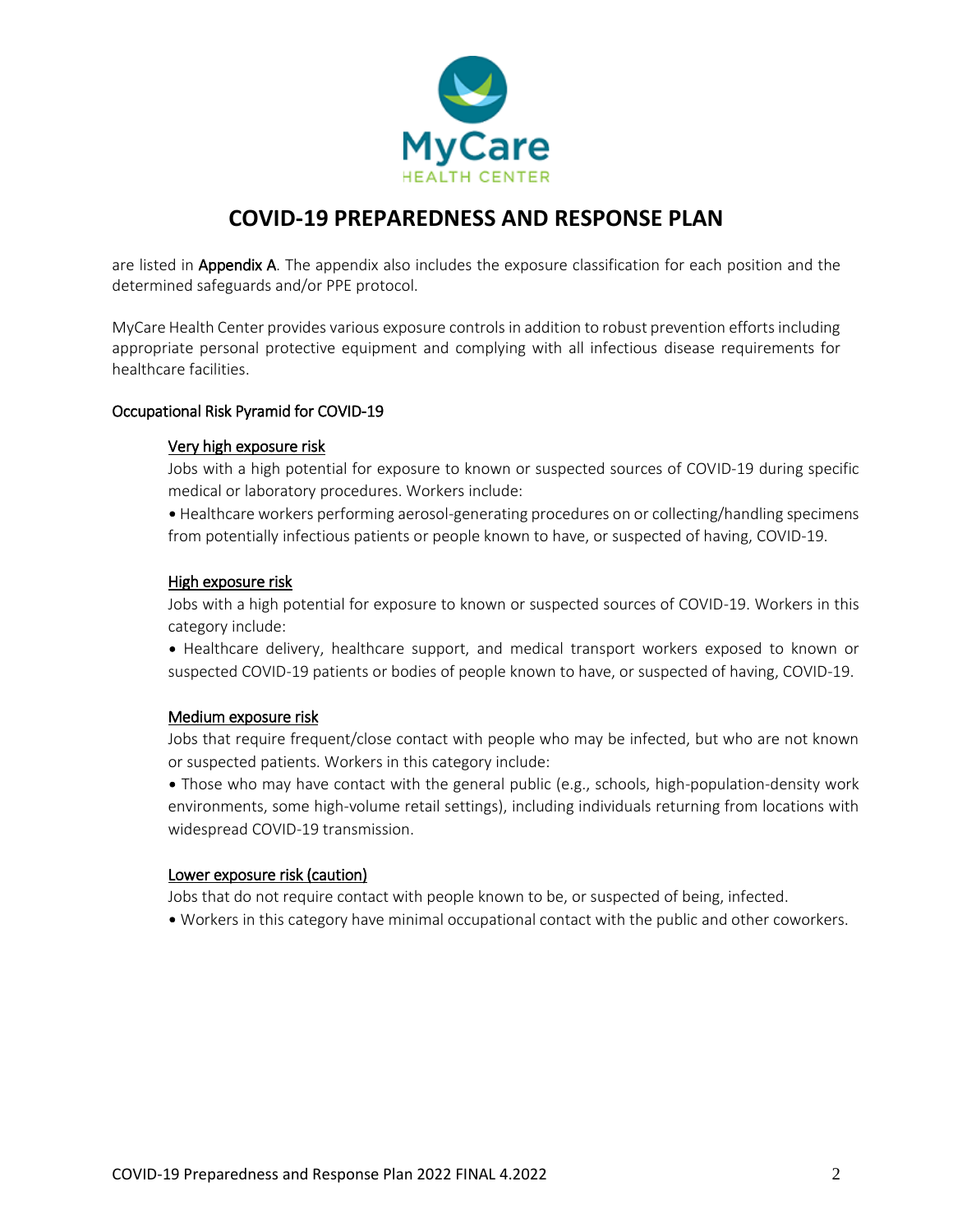





#### Engineering controls

MyCare Health Center has implemented feasible engineering controls to prevent employee exposure to SARS-CoV-2. Engineering controls involve isolating employees from work-related hazards. In workplaces where they are appropriate, these types of controls reduce exposure to hazards without relying on worker behavior and can be the most cost-effective solution to implement.

The Director of Quality and Compliance, with guidance from the Chief Medical Officer and Infection Control Specialist, will be responsible for seeing that the correct engineering controls are chosen, installed, and maintained and serviced for effectiveness as often as required.

Engineering controls for SARS-CoV-2 include:

- Installing physical barriers, such as clear plastic sneeze guards
- High-efficiency Air Filters (Dental)

#### Administrative Controls

Administrative controls are workplace policies, procedures, and practices that minimize or eliminate employee exposure to the hazard. The Director of Quality and Compliance, Director of Operations, and Practice Managers will be responsible for seeing that the correct administrative controls are chosen, implemented, and maintain effectiveness in order to minimize or eliminate employee exposure to SARS- $Cov-2$ .

Employees who are able to perform their essential duties remotely may be permitted to work from home in accordance with approved telework arrangements.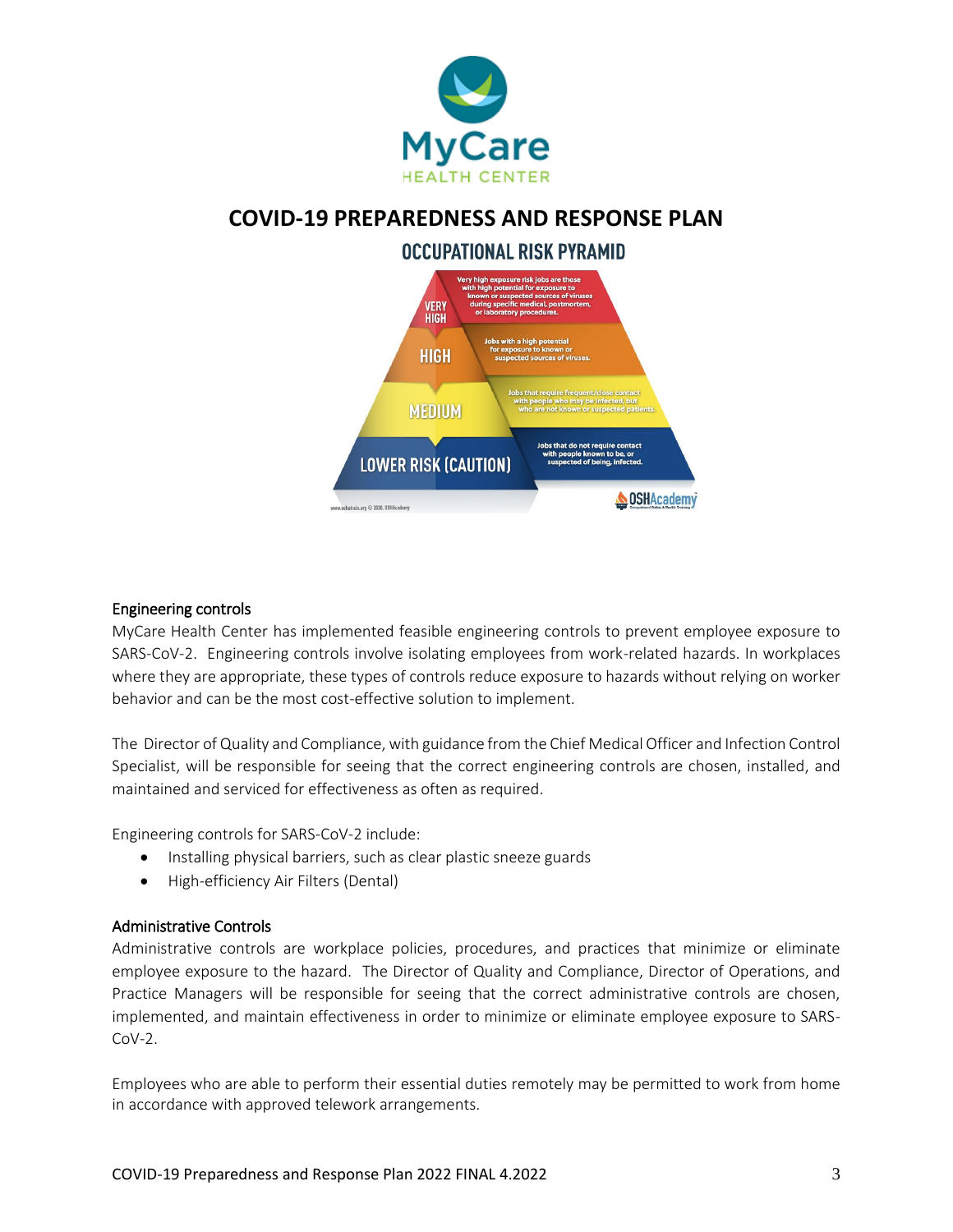

Essential workers performing necessary work are directed to report on-site. For such workers, MyCare Health Center abides by the recommended social distancing and other safety measures and establishes the following:

- Large staff meetings are to be held virtually whenever possible;
- Employees are required to maintain a physical distance of at least 6 feet while in the office;
- MyCare Health Center may utilize flexible work hours, wherever possible, to limit the number of employees simultaneously working on-site;
- Clinical areas may be modified to allow for additional physical space between employees.
- Non-essential travel is limited
- MyCare Health Center will provide employees with appropriate PPE which must be worn as outlined by Appendix A;

In addition, MyCare Health Center is instituting the following cleanliness measures:

- Where possible, increasing ventilation rates and circulation throughout work sites;
- Performing routine environmental cleaning and disinfection, especially of common areas and high touch points;
- Where available, providing hand sanitizer in high-traffic areas.
- Facemasks will be provided to patients and visitors who do not present to the office with a face covering.

### Employees are expected to minimize COVID-19 exposure by:

- Wearing facemasks appropriately ensuring it covers their nose and mouth the entire time it is worn;
- Cleaning work stations at the beginning and end of each shift;
- Avoiding, when possible, the use of other employees' phones, desks, offices, or other work tools and equipment;
- Frequently washing hands with soap and water for at least 20 seconds;
- Utilizing hand sanitizer when soap and water are unavailable;
- Avoiding touching their faces with unwashed hands;
- Avoiding handshakes or other physical contact;
- Avoiding close contact with sick people;
- Practicing respiratory etiquette, including covering coughs and sneezes;
- Immediately reporting unsafe or unsanitary conditions on MyCare Health Center premises;
- Complying with MyCare Health Center's daily screening processes;
- Seeking medical attention and/or following medical advice if experiencing COVID-19 symptoms; and
- Complying with self-isolation or quarantine orders.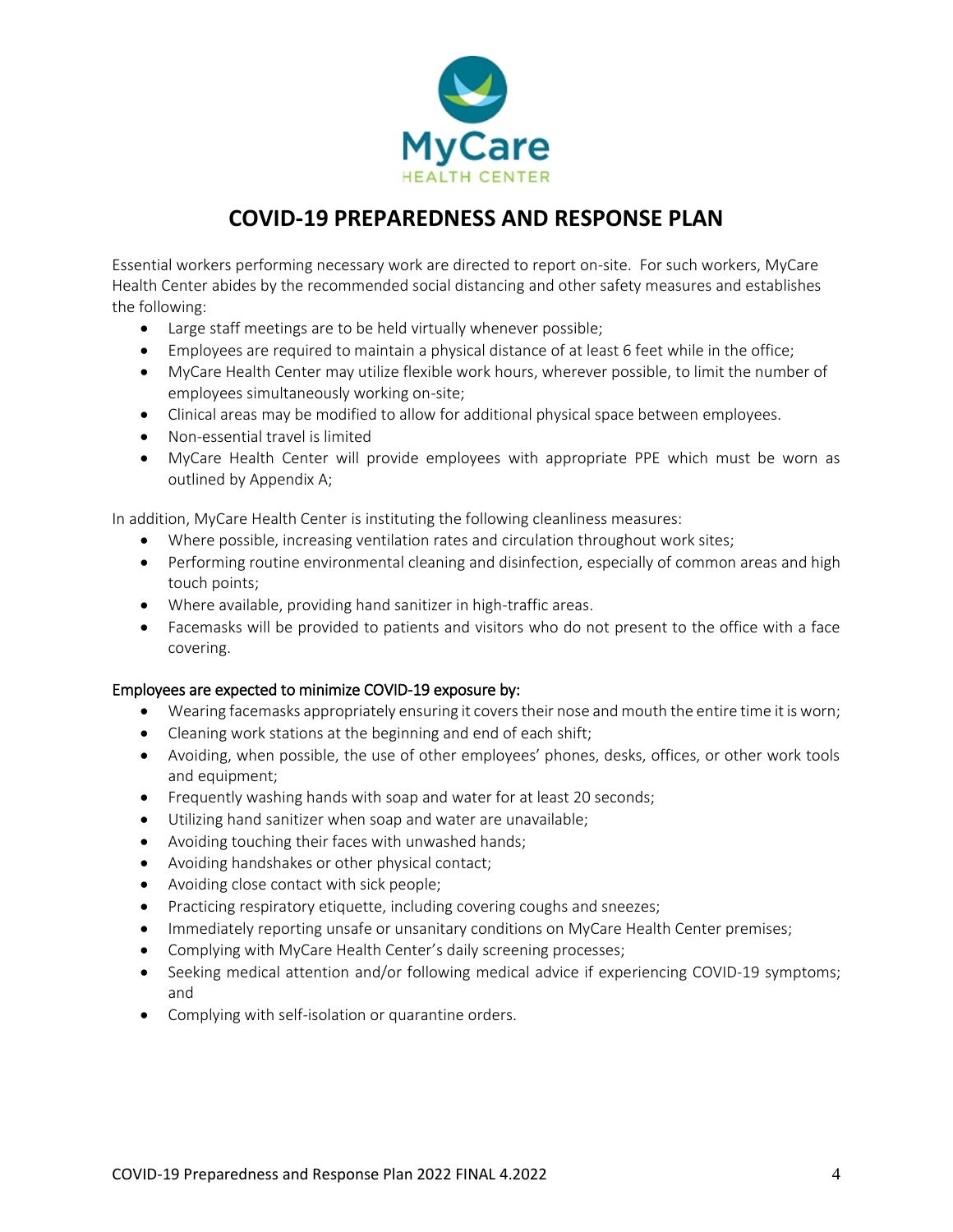

#### Staff notification of Exposure

 MyCare Health Center will inform employees within 24 hours of notification, should they be exposed (through close contact or by working in the same well-defined portion of a workplace during a person's potential transmission period as defined by the CDC) to a COVID-19 positive person who has been in the workplace.

#### Patient Screening

- Patient symptom screenings are completed for all in-office appointments and for use of transportation services.
- MyCare Health Center requests that the patient limit the number of visitors accompanying the patient to the appointment to only those people who are necessary.
- Staff will advise patients that they, and anyone accompanying them to the appointment, will be required to wear a face covering when entering the facility and will undergo screening for fever and symptoms consistent with COVID-19.

#### Front door screening

Every person entering the facility (patient, visitor, or staff) will have their temperature taken and be screened for COVID-19 related symptoms and recent exposure history.

#### Patient Volume

MyCare Health Center will determine the maximum number of patients who can safely receive care at the same time within our facilities. Consideration will be taken for room availability and time needed to clean and disinfect patient operatories and exam rooms. Maximum occupancy signs are posted within our offices to ensure limited entry into the building. MyCare Health Center will offer both in-office and telehealth appointments. Telehealth appointments will be utilized as appropriate, or in the event there is a suspicion of a COVID-19 exposure or COVID-19 related symptoms.

#### Clinic Waiting Rooms

Waiting area occupancy will be limited whenever possible to encourage social distancing. Patients who have their own transportation will be encouraged to wait in their vehicles for their appointment whenever possible. Check-in will be completed as patients/consumers call the office to inform our clinical teams they are here at their appointed time. Check-in information will be provided to patients as they schedule appointments and as appointments are verbally confirmed by the clinical team.

#### High-Risk/Vulnerable Patients

MyCare serves as a medical/dental/behavioral health home to a number of high-risk and/or vulnerable patients. Whenever possible, high-risk and/or vulnerable patients, including those with chronic conditions,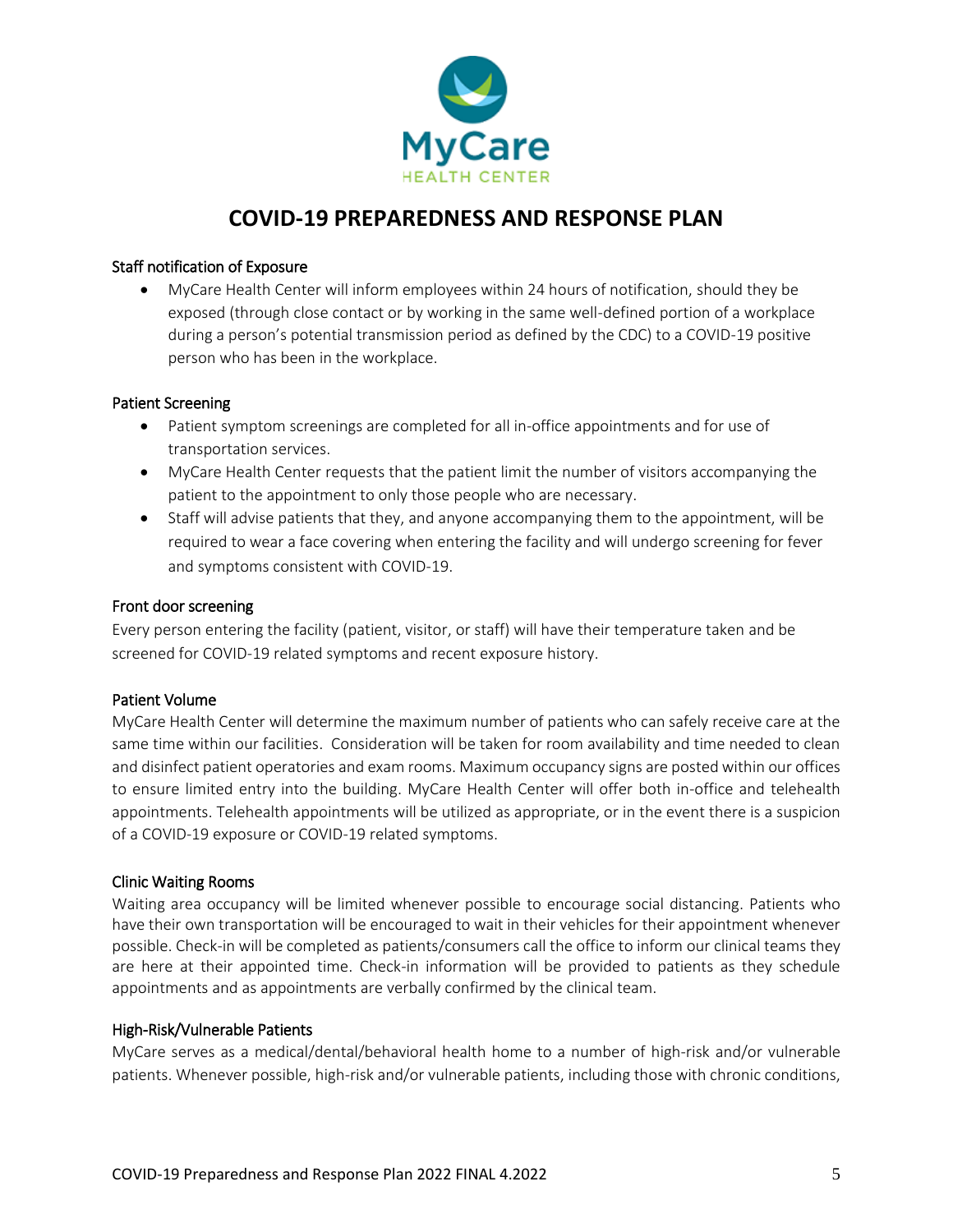

will be offered telehealth appointments to limit in-office exposure. For those high-risk patients who require in-office appointments for lab work, childhood immunizations, etc., appointments will be offered during non-peak clinical office times. High-risk or vulnerable patients will be provided facemasks as needed upon their entry into the MyCare clinic, and they will be roomed immediately to ensure patient safety.

### Personal Protective Equipment (PPE)

With guidance from MyCare's Infection Control Specialist and Chief Medical and Dental Officers, MyCare Health Center will provide employees with personal protective equipment for protection from SARS-CoV-2. PPE will be provided based on the employee's exposure risk associated with their position, following the CDC and OSHA guidance applicable to the industry and types of jobs at the workplace, and in accordance with the most recent Executive Order.

All PPE will be:

- Selected based upon the hazard to the worker.
- Properly fitted and periodically refitted as applicable.
- Consistently and properly worn when required.
- Regularly inspected, maintained, and replaced, as necessary
- Properly removed, cleaned, and stored, or disposed of as applicable to avoid contamination of self, others, or the environment.

Masks will be worn when workers cannot consistently maintain six feet of separation from other individuals in the workplace, and workers will consider protective eyewear when workers cannot consistently maintain three feet of separation from other individuals in the workplace.

### The following type(s) of PPE have been selected for use: See Appendix A

### Identification and Isolation of Sick and/or Exposed Employees

Risk and exposure determinations are made without regard to employees' protected characteristics, as defined by local, state, and federal law.

Any health-related information and documentation gathered from employees is maintained confidentially and in compliance with state and federal requirements. Specifically, medical documentation is stored separate from employees' personnel documentation.

*Please see MyCare Health Center's Employee COVID-19 Testing Policy for more information*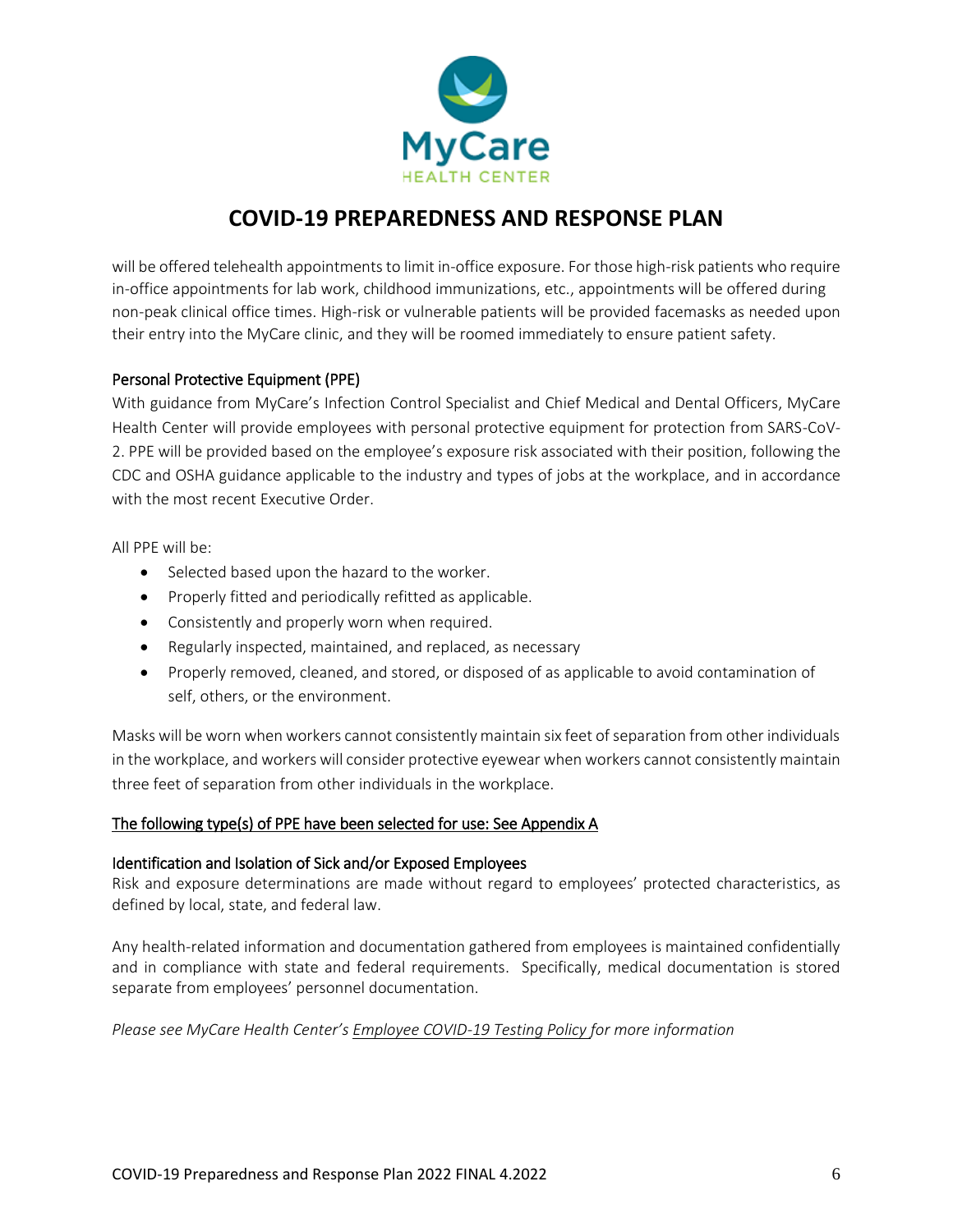

### Employees with COVID-19 Related Symptoms

Any employee with a COVID-19 diagnosis or an employee displaying symptoms consistent with COVID-19 may be asked to leave the worksite by their manager. Employees who experience any COVID-19 related symptoms must inform their supervisor prior to entering any MyCare location.

In response to a confirmed diagnosis or display of COVID-19 symptoms, MyCare Health Center:

- Informs all employees who were "exposed," as defined by the CDC, to a COVID-19 positive individual within our offices.
- Keeps confidential the identity of the diagnosed/symptomatic employee; and
- Conducts deep cleaning of the diagnosed/symptomatic employee's workstation, as well as those common areas potentially infected by the employee.

#### Daily Screenings

To prevent the spread of COVID-19 and reduce the potential risk of exposure, MyCare Health Center screens employees on a daily basis. Employees are to report the following information at the beginning of the workday via electronic survey:

- Fever, cough, shortness of breath, sore throat, new loss of smell or taste, and/or gastrointestinal problems including nausea, diarrhea, and vomiting
- Close contact with someone in the last 10 days diagnosed with or displaying the symptoms of COVID-19
- Employees who develop symptoms before, during, or after their shift must immediately report them to their supervisor.

*Please see MyCare Health Center's Employee Temperature Screening COVID-19 Mitigation Policy*

#### Office disinfection when an employee is diagnosis with COVID-19

*Please see MyCare Health Center's Disinfection of Work Space for Staff with Positive or Suspected Sars-CoV-2 Policy*

#### Employees' Self-Monitoring

*Please see MyCare Health Center's Employee Return to Work for Healthcare Personnel with Confirmed or Suspected COVID-19 Policy and Employee COVID-19 Quarantine Policy*

#### COVID-19 Vaccinations

MyCare Health Center offers and encourages COVID-19 vaccinations and boosters to all eligible established and non-established patients, staff, and community partners. *Please see MyCare Health Center's* COVID-19 Mandatory Employee Immunization Policy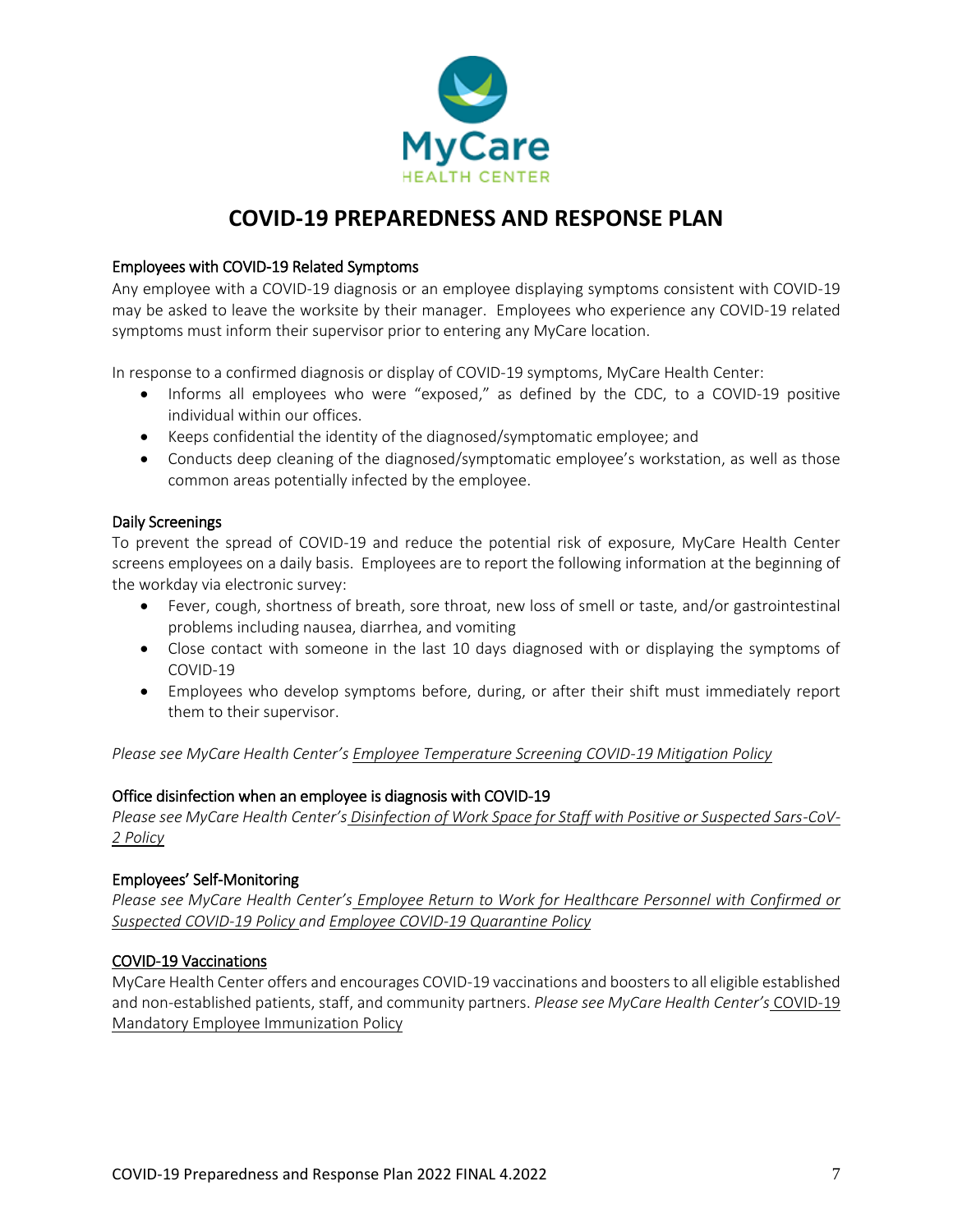

#### **Training**

MyCare Health Center will provide the follow training-related topics for our staff members:

- Routes by which the virus causing COVID-19 is transmitted from person to person.
- Distance that the virus can travel in the air, as well as the time it remains viable in the air and on environmental surfaces.
- Symptoms of COVID-19.
- Steps the worker must take to notify the business or operation of any symptoms of COVID-19 or a suspected or confirmed diagnosis of COVID-19.
- Measures that the facility is taking to prevent worker exposure to the virus, as described in the COVID-19 preparedness and response plan required under the most recent Executive Order.
- Rules that the worker must follow in order to prevent exposure to and spread of the virus.
- The use of personal protective equipment, including the proper steps for putting it on and taking it off.

#### COVID-19 Leadership

One or more worksite supervisors will remain on site or be available by phone to implement, monitor, and report on the COVID-19 control strategies. The supervisor will remain on-site at all times when employees are present whenever possible. An on-site employee may be designated to perform the supervisory role.

#### Community Partners

MyCare Health Center will continue to work with our integrated community partners to ensure a safe environment for patients, staff and visitors. We will maintain consistent communication to coordinate changes in operations and infection control practices that might affect our integrated facilities.

### DENTAL OPERATIONS/CONSIDERATIONS

MyCare Dental will consult the guidelines set forth from state dental boards, state/local health departments, and governmental agencies for delivery of non-emergent care during the COVID-19 pandemic. MyCare will remain up to date on local requirements specific to the counties of service, degree of community transmission, and impact within our region.

#### Risk

The practice of dentistry involves the use of rotary dental and surgical instruments, such as hand pieces or ultrasonic scalers and air-water syringes. These instruments create a visible spray that can contain particle droplets of water, saliva, blood, microorganisms, and other debris. Surgical masks protect mucous membranes of the mouth and nose from droplet spatter, but they do not provide complete protection against inhalation of airborne infectious agents. There are currently no data available to assess the risk of SARS-CoV-2 transmission during dental practice. (CDC)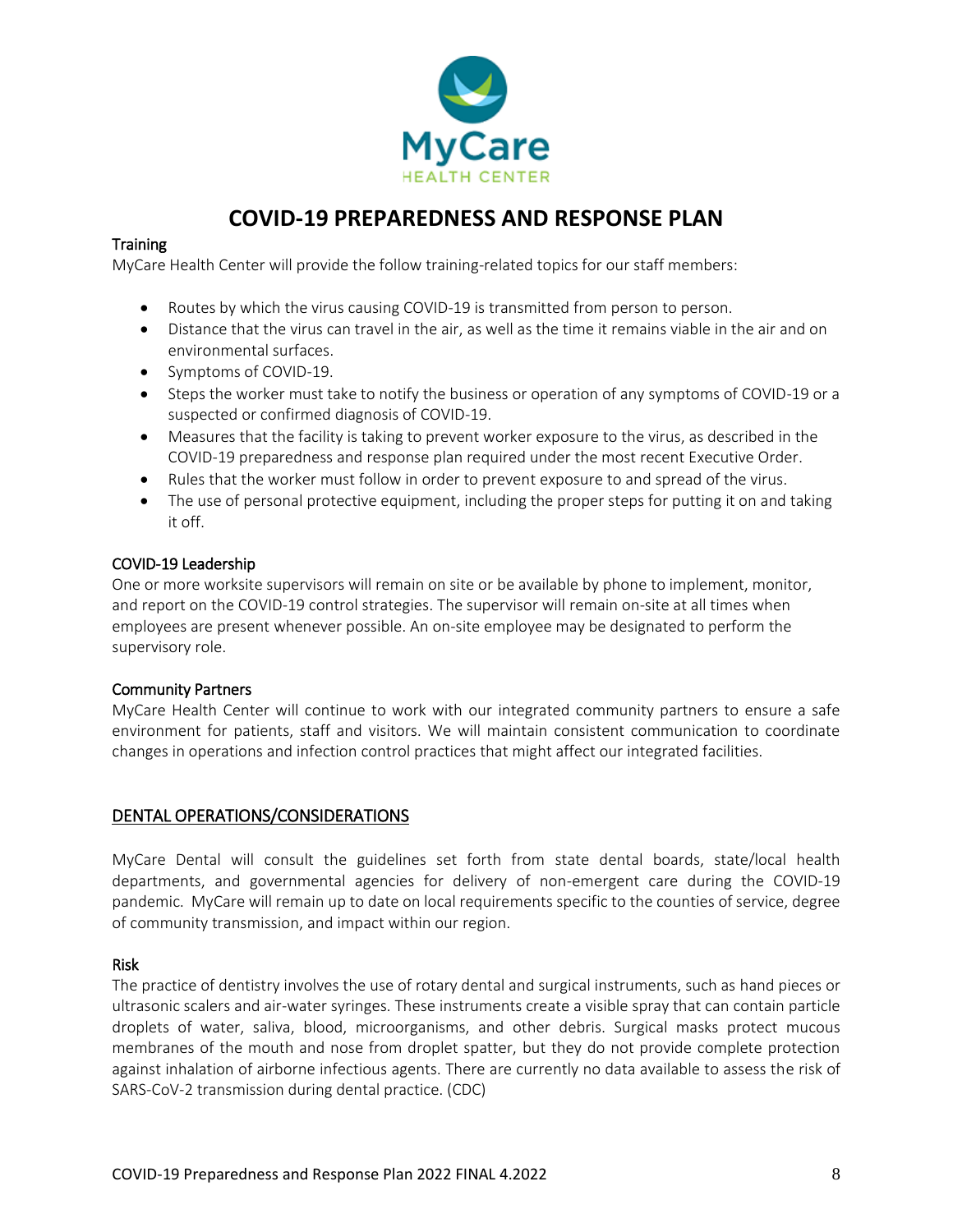

#### Dentist:

- Use of dental dam for isolation along with high-volume suction to minimize droplet spatter and aerosol in treatment procedures. \*Not all procedures are possible with use of a dental dam.
	- If rubber dam cannot be used, High Volume Evacuation (HVE)/DryShield is indicated.
	- Always perform procedures using four– handed technique.

#### Dental Hygienist:

- Use hand instrumentation versus ultrasonic instruments for periodontal debridement and scaling procedures.
- If ultrasonic instruments are necessary, HVE/DryShield is indicated.
- HVE Suction– 4 handed technique required.
- Use selective plaque and stain removal versus full-mouth coronal polishing.
- Avoid air-polishing procedures.

#### Dental Engineering Controls

#### A. Ventilation

- Portable HEPA air filtration unit will be used while the patient is actively undergoing, and immediately following, an aerosol- generating procedure.
- The use of these units will reduce particle count (including droplets) in the room and will reduce the amount of turnover time.
- Place HEPA unit within the vicinity of patient's chair, but not behind the DHCWs. The HEPA unit should not be positioned between the DHCW and the patient's mouth. Position at the foot of the patient's chair.

#### B. Patient Placement

Rotate use of operatories, per patient, if an AGP is done, whenever possible.

### Dental Department in Office Treatment Phases:

PHASE 1: Emergent/urgent dental treatment w/non-essential services

Emergency services, Denture cases, Delivery of Crowns, select restorative of problematic teeth with usage of rubber dam:

- Extractions or root canals of symptomatic teeth (surgical extractions can be performed with proper PPE)
- Denture adjustments
- **Continuation of denture steps**
- Restoration of problematic teeth with rubber dam usage
- **Extraction of teeth for denture fabrication**
- **Extraction of all periodontal involved teeth**
- **Patients wearing temporary fillings/crowns**
- Occlusal adjustments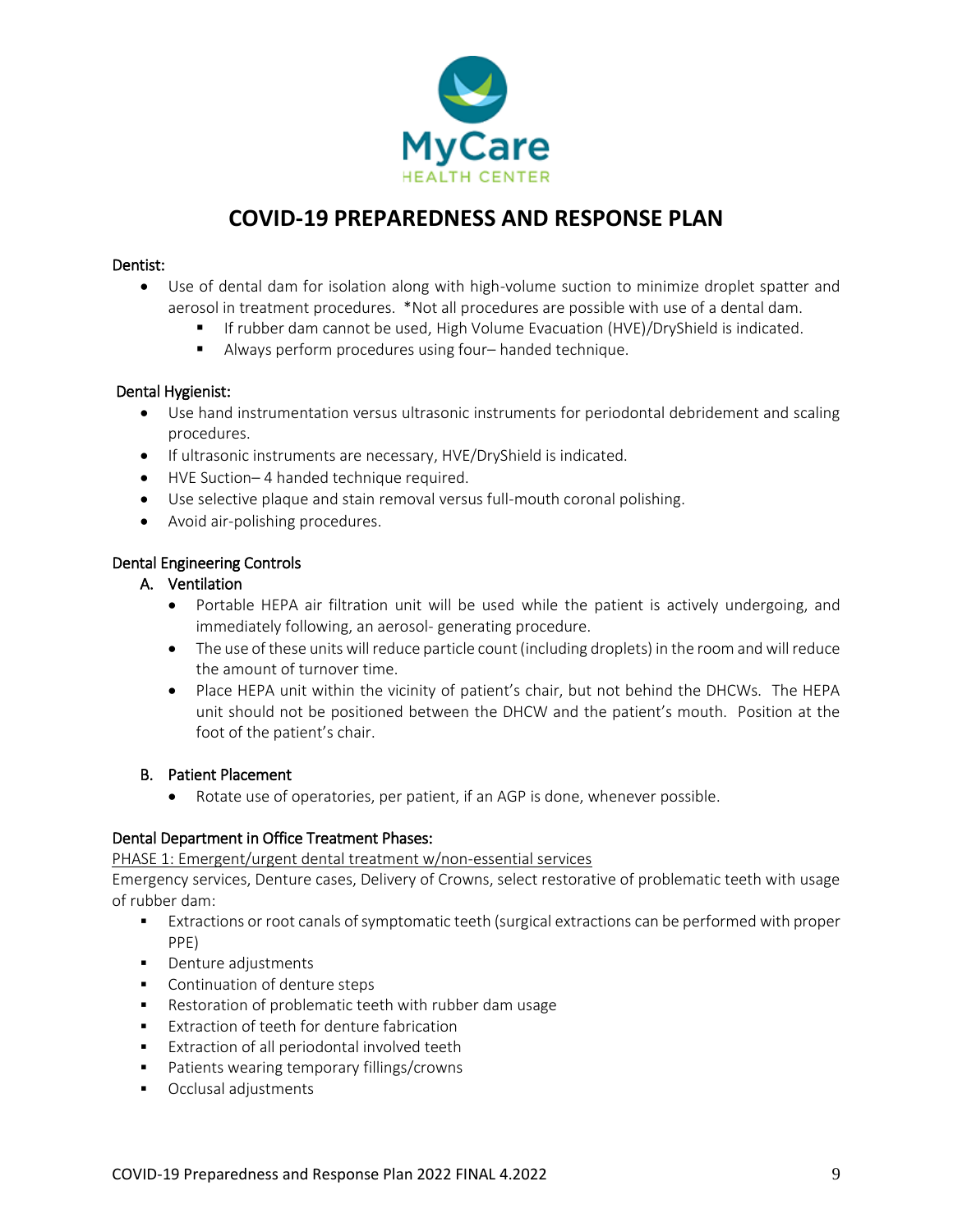

#### Phase 2: Immediate Dental Treatment

- **Periodic Exams**
- **Hygiene services** hand scale ONLY
- **Extraction of non-restorable carious/periodontally involved teeth**
- **Treating patients in active restorative care**
- Caries removal on teeth due to proximity to pulp or support for removable partial dentures
- **Restorative will be prioritized based on severity**
- **Crown and bridge to cover endodontically treated teeth**
- Expansion of dental schedule to accommodate periodic exams

#### Phase 3: Comprehensive Care

- Comprehensive dental exams
- Continual expansion of dental schedule

Phase 4: Advanced care (Fully functioning clinic)

- **Crown and bridge**
- Esthetic procedures not replacing oral function, removing a disease process, etc.

\*Phases are subject to change\*

### HUMAN RESOURCES

MyCare Health Center is committed to ensuring that all employees impacted by the COVID-19 pandemic receive fair and non-discriminatory accommodations in alignment with their personal situation. There are many policies to assist with this, but all impacted employees are encouraged to reach out to their Supervisor and/or Human Resources to determine an action plan reasonable for their situation.

MyCare Health Center excuses all employee absences for medical reasons accompanied by a doctor's note for either the employee or their dependents as outlined in the *Employee Attendance and Punctuality Policy*. For COVID 19 diagnoses, no attendance occurrence will be recorded.

In addition, employees may be eligible for paid and unpaid leaves of absence. Employees may be permitted to utilize available paid-time off provided under the MyCare Health Center's *Paid Time Off Policy* concurrently with, or, to supplement any approved leave.

Should an employee test positive for COVID-19, MyCare Health Center has established the *COVID-19 Diagnosis Paid Sick Leave Policy.* Symptomatic employees being monitored under the *Employee Return to Work for Healthcare Personnel with Confirmed or Suspected COVID-19 Policy* will be returned to work as soon as it is safe to do so within the guidelines of the policy.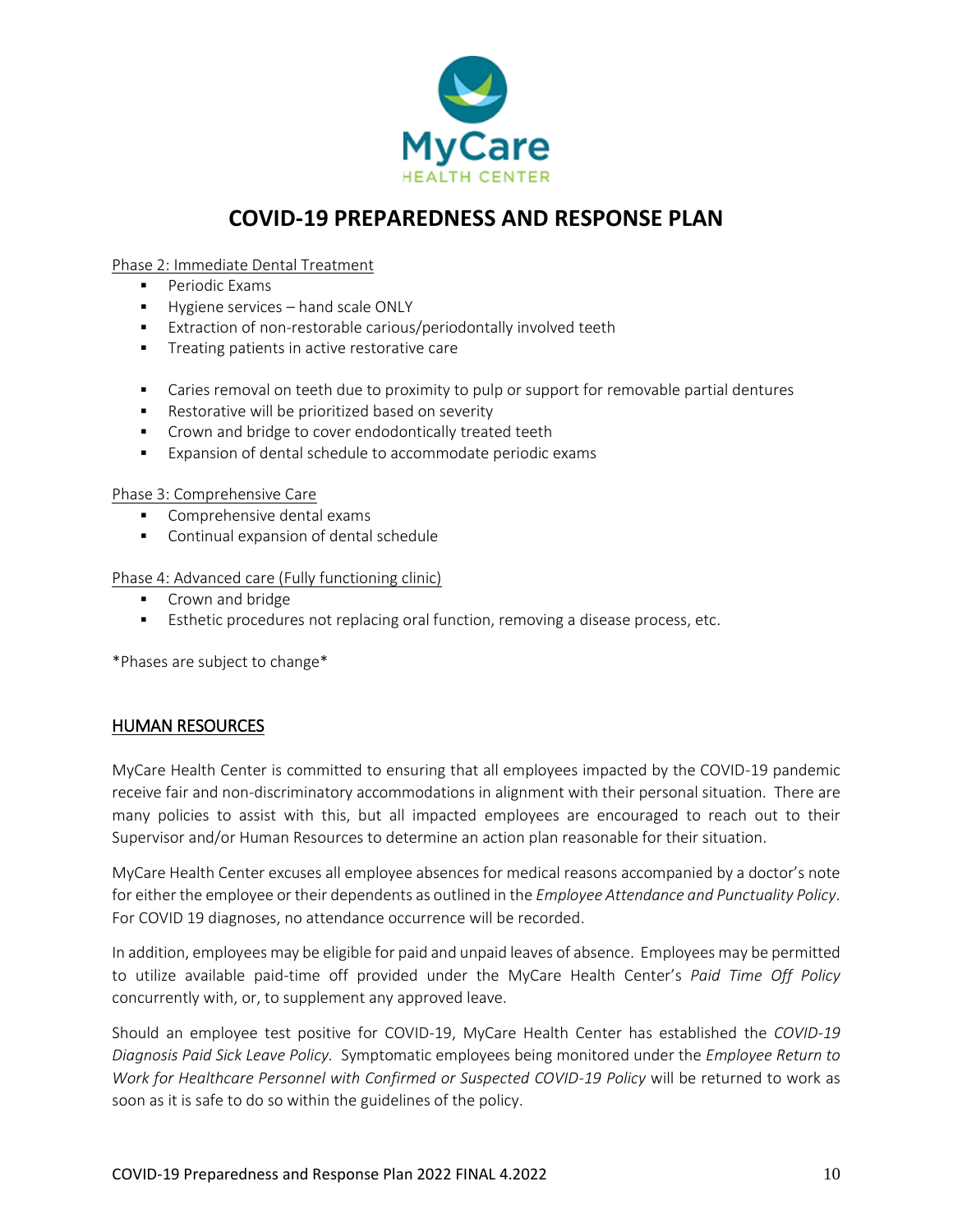

Employees experiencing any hardship may request a leave of absence under MyCare Health Center's *Other Leaves of Absence Policy*. MyCare encourages all employees to consult with Human Resources and their Supervisor should they have difficulty maintaining their normal work schedule for any reason. MyCare is committed to working with employees to find a reasonable solution that works within each unique situation. Options of accommodation may include a temporary or permanent switch to part-time work status, an altered work schedule, and/or temporary leave of absence.

#### **FMLA and ADA**

MyCare Health Center is compliant with the terms and conditions of the Family Medical Leave Act of 1993 (FMLA). Employees who are experiencing severe symptoms of COVID-19 may be eligible for leave under this Act. Those requesting leaves of absence under FMLA who are found to be eligible will be required to exhaust all paid leave entitlements for which they are eligible concurrently with their allowed FMLA time.

MyCare Health Center is also mindful of its obligations under the Americans with Disabilities Act ("ADA"). Specifically, if an employee requests an accommodation because of a condition that may be complicated by COVID-19 (e.g., cystic fibrosis, emphysema, COPD), then MyCare engages in the interactive process to provide a reasonable accommodation. This may mean allowing the employee to work remotely (if reasonable) or work an alternative schedule.

| <b>Job Classification</b>   | <b>Employee Exposure</b><br>category/categories<br>Low/Medium/High | <b>Engineering Controls</b>                                                | PPE/Tasks<br>(All staff to wear masks/face<br>covering as outlined below when<br>within 6 ft. of others) |
|-----------------------------|--------------------------------------------------------------------|----------------------------------------------------------------------------|----------------------------------------------------------------------------------------------------------|
| Accountant                  | Low                                                                | No public contact                                                          | <b>Face Covering</b>                                                                                     |
| Administrative<br>Assistant | Low                                                                | Limited public contact<br><b>Physical barriers</b><br>(Front glass window) | <b>Face Covering</b>                                                                                     |
| <b>Billing Specialist</b>   | Low                                                                | No public contact                                                          | <b>Face Covering</b>                                                                                     |
| Care Coordinator            | <b>Medium</b>                                                      | <b>Public Contact</b>                                                      | Surgical mask                                                                                            |
| <b>CEO</b>                  | <b>Medium</b>                                                      | <b>Limited Public Contact</b>                                              | <b>Face Covering</b>                                                                                     |
| CFO                         | Low                                                                | No public contact                                                          | <b>Face Covering</b>                                                                                     |

#### Appendix A – Employee Risk Classifications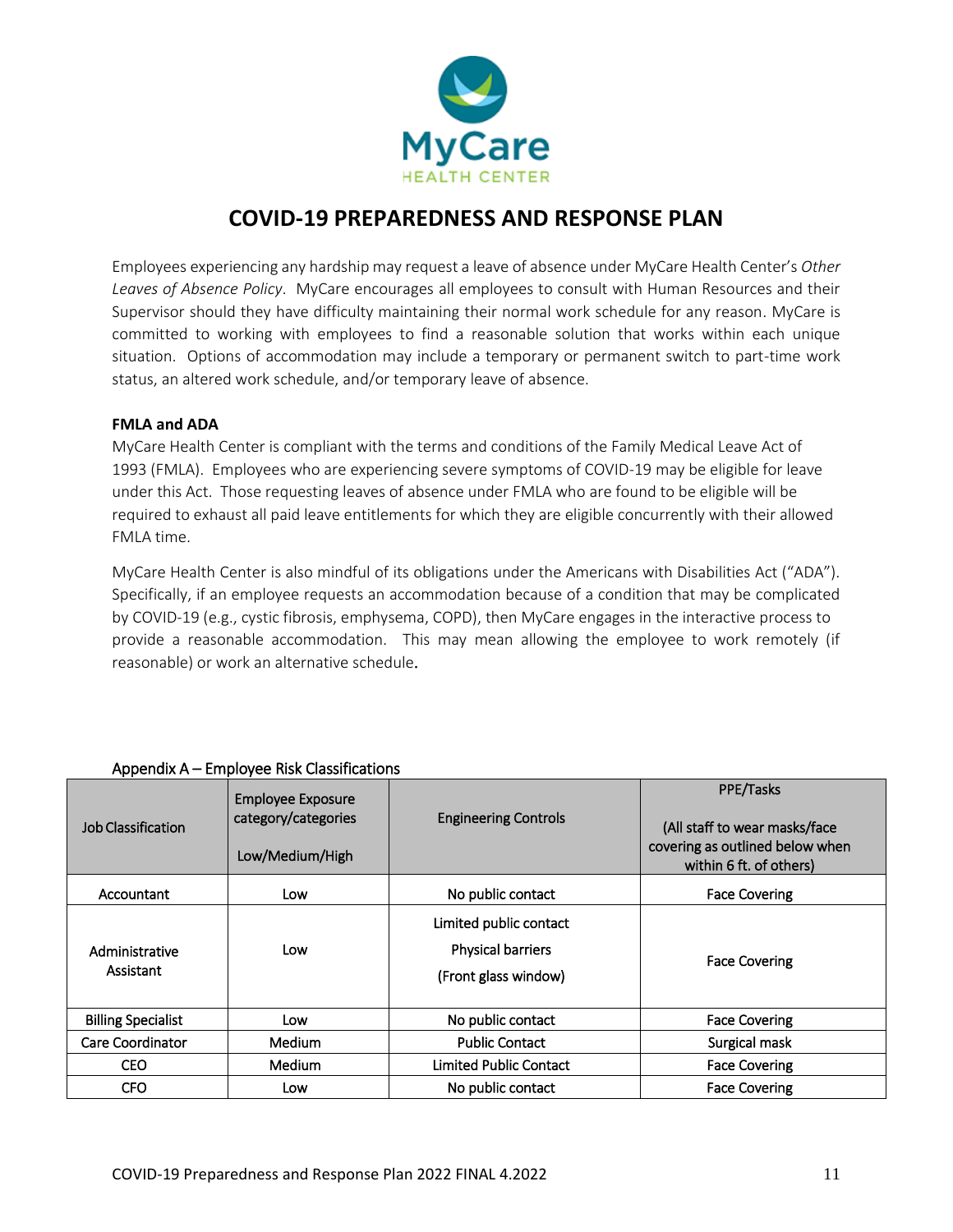

| Controller                                                             | Low              | No Public Contact                            | <b>Face Covering</b>                                                                                                                                                                                                                                   |
|------------------------------------------------------------------------|------------------|----------------------------------------------|--------------------------------------------------------------------------------------------------------------------------------------------------------------------------------------------------------------------------------------------------------|
| <b>Chief Dental</b><br>Officer                                         | <b>Very High</b> | Portable HEPA air filtration                 | For direct patient care:<br>Gloves<br>$\blacksquare$<br>Gown<br>٠<br>Eye protection<br>٠<br><b>Surgical Mask</b><br>٠<br>Respirator (for aerosol<br>generating procedures)                                                                             |
| <b>Chief Medical Officer</b>                                           | <b>High</b>      | Telehealth Appointments whenever<br>possible | Direct patient care:<br>π<br>Eye protection<br><b>Surgical Mask</b><br>Ξ<br>Non-Patient Care:<br><b>Surgical Mask</b><br>$\blacksquare$                                                                                                                |
| Community<br>Engagement<br>Manager                                     | Medium           | <b>Limited Public Contact</b>                | <b>Face Covering</b>                                                                                                                                                                                                                                   |
| <b>Dental Assistant</b>                                                | <b>Very High</b> | Portable HEPA air filtration                 | For direct patient care:<br>Gloves<br>$\blacksquare$<br>Gown<br>$\blacksquare$<br>Eye protection<br>٠<br><b>Surgical Mask</b><br>$\blacksquare$<br>Respirator (for aerosol<br>٠<br>generating procedures)<br>Non-Patient Care:<br><b>Surgical Mask</b> |
| <b>Dental Receptionist</b>                                             | Medium           | Installation of physical barriers            | Surgical mask                                                                                                                                                                                                                                          |
| <b>Dental Practice</b><br>Manager                                      | Medium           | <b>Limited Public Contact</b>                | Surgical mask                                                                                                                                                                                                                                          |
| <b>Director of Grants</b><br>Management and<br><b>Special Projects</b> | Medium           | <b>Limited Public Contact</b>                | <b>Face Covering</b>                                                                                                                                                                                                                                   |
| Director of Quality<br>and Compliance                                  | Medium           | <b>Limited Public Contact</b>                | <b>Face Covering</b>                                                                                                                                                                                                                                   |
| Director of<br>Operations                                              | Medium           | <b>Limited Public Contact</b>                | <b>Face Covering</b>                                                                                                                                                                                                                                   |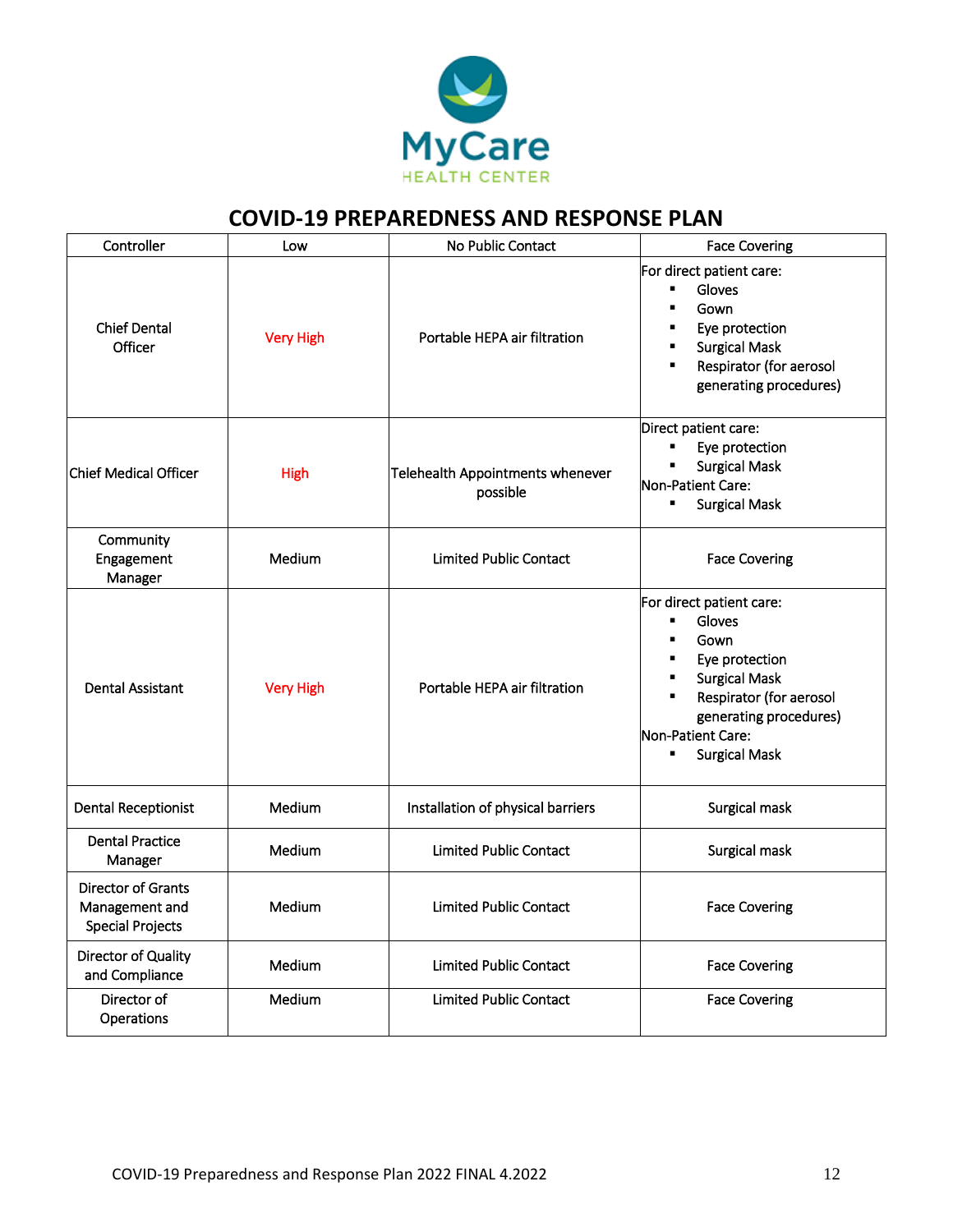

| Door Screener                                       | <b>High</b>      | PPE for all patient contact                                                                                  | Direct patient care:<br>Eye protection<br>٠<br><b>Surgical Mask</b><br>Non-Patient Care:<br><b>Surgical Mask</b><br>٠                                                                                                                                                                                                       |
|-----------------------------------------------------|------------------|--------------------------------------------------------------------------------------------------------------|-----------------------------------------------------------------------------------------------------------------------------------------------------------------------------------------------------------------------------------------------------------------------------------------------------------------------------|
| Executive<br>Administrative<br>Assistant to the CEO | Medium           | <b>Limited Public Contact</b><br>Physical barriers<br>(front glass window)                                   | <b>Face Covering</b>                                                                                                                                                                                                                                                                                                        |
| <b>General Dentist</b>                              | <b>Very High</b> | Portable HEPA air filtration                                                                                 | For direct patient care:<br>Gloves<br>٠<br>Gown<br>Eye protection<br>٠<br><b>Surgical Mask</b><br>Respirator (for aerosol<br>٠<br>generating procedures)<br>Non-Patient Care:<br><b>Surgical Mask</b><br>٠                                                                                                                  |
| <b>HR Generalist</b>                                | Low              | No public contact                                                                                            | <b>Face Covering</b>                                                                                                                                                                                                                                                                                                        |
| <b>MAT Program</b><br>Manager                       | Medium           | <b>Limited Public Contact</b>                                                                                | Surgical mask                                                                                                                                                                                                                                                                                                               |
| <b>Medical Assistant</b>                            | <b>High</b>      | Telehealth Appointment visit<br>whenever possible<br>Installation of physical barriers<br>wherever possible. | Direct patient care:<br>Eye protection<br>٠<br><b>Surgical Mask</b><br>Non-Patient Care:<br><b>Surgical Mask</b><br>For aerosol generating procedures<br>(Breathing tx, spirometry, peek<br>flow, acute URI patient, COVID<br>testing, etc.)<br>٠<br>Gown<br>٠<br>Eye protection<br>Respirator<br>٠<br><b>Surgical Mask</b> |
| <b>Medical Practice</b><br>Manager                  | Medium           | <b>Limited Public Contact</b>                                                                                | Surgical mask                                                                                                                                                                                                                                                                                                               |
| <b>Medical Receptionist</b>                         | Medium           | Telehealth Appointment visit<br>whenever possible<br>Installation of physical barriers                       | Surgical mask                                                                                                                                                                                                                                                                                                               |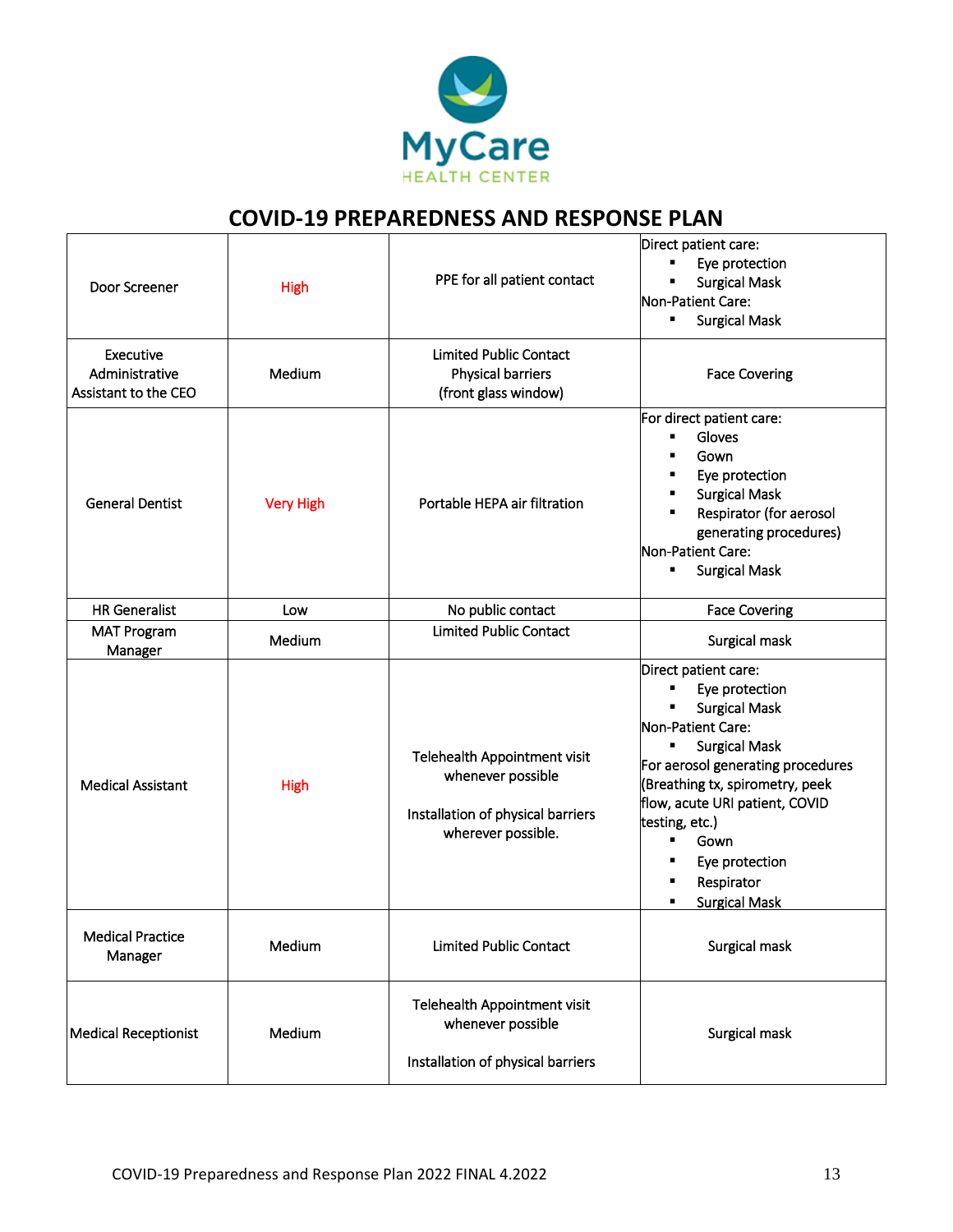

| Nurse Case Manager         | <b>High</b> | Telehealth Appointments whenever<br>possible                                                                                    | Direct patient care:<br>Eye protection<br>٠.<br><b>Surgical Mask</b><br>٠<br>Non-Patient Care:<br><b>Surgical Mask</b><br>Ξ<br>For aerosol generating procedures<br>(Breathing tx, spirometry, peek<br>flow, acute URI patient, COVID<br>testing, etc.)<br>٠<br>Gown<br>Eye protection<br>Respirator<br><b>Surgical Mask</b><br>٠ |
|----------------------------|-------------|---------------------------------------------------------------------------------------------------------------------------------|-----------------------------------------------------------------------------------------------------------------------------------------------------------------------------------------------------------------------------------------------------------------------------------------------------------------------------------|
| <b>Nurse Practitioner</b>  | <b>High</b> | Telehealth Appointments whenever<br>possible                                                                                    | Direct patient care:<br>Eye protection<br>π<br><b>Surgical Mask</b><br>Non-Patient Care:<br><b>Surgical Mask</b><br>$\blacksquare$                                                                                                                                                                                                |
| <b>Patient Transporter</b> | <b>High</b> | Installation of physical barriers<br><b>Vehicle Disinfection Supplies</b><br>Mandatory use of face coverings for<br>passengers. | Surgical mask                                                                                                                                                                                                                                                                                                                     |
| Peer Recovery Coach        | Medium      | Telehealth Appointment/phone<br>visits only at this time                                                                        | Surgical mask                                                                                                                                                                                                                                                                                                                     |
| Physician                  | High        | Telehealth Appointment visit<br>whenever possible                                                                               | Direct patient care:<br>Eye protection<br>٠<br><b>Surgical Mask</b><br>٠<br>Non-Patient Care:<br><b>Surgical Mask</b>                                                                                                                                                                                                             |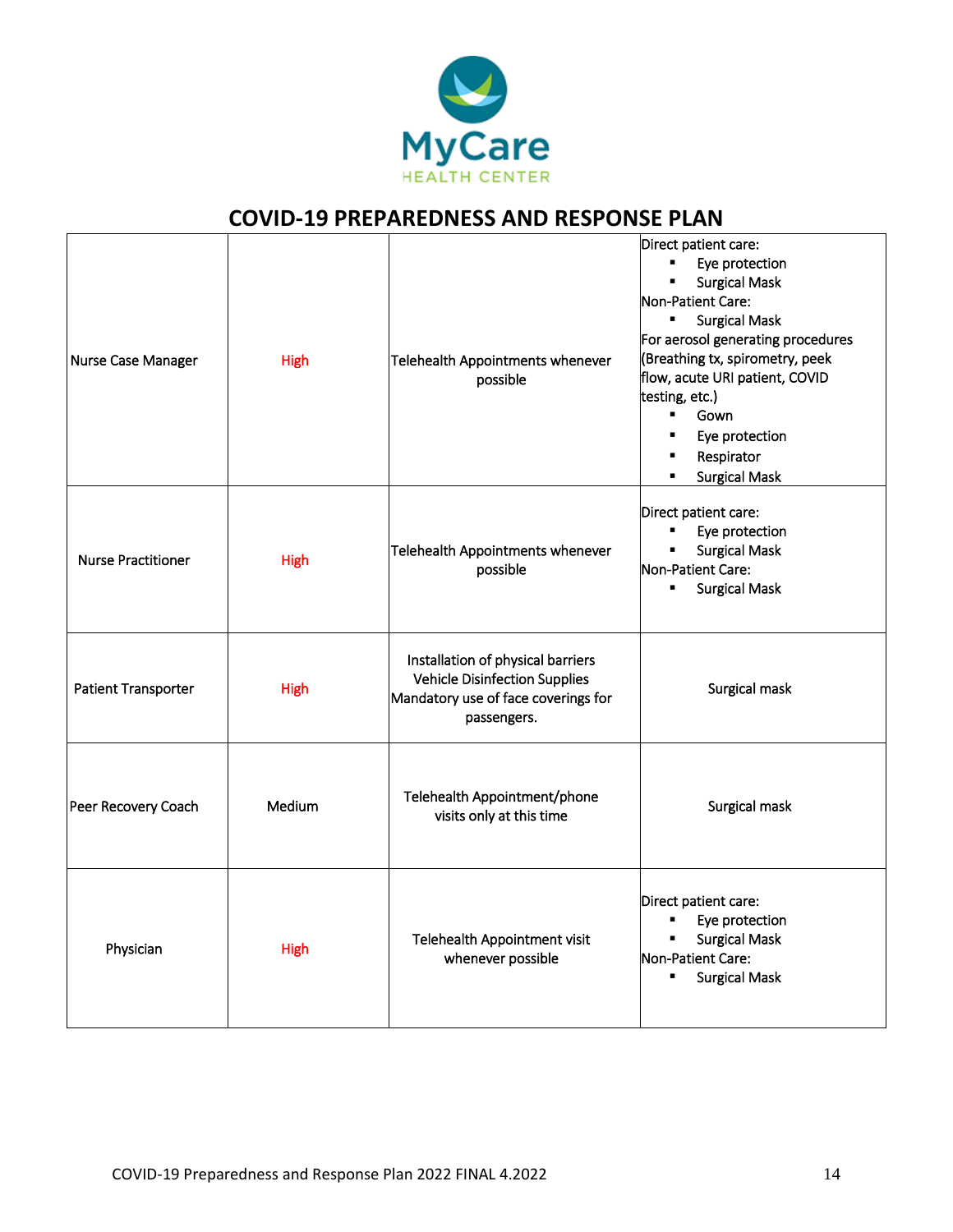

| Physician Assistant                   | <b>High</b>      | Telehealth Appointment visit<br>whenever possible | Direct patient care:<br>Eye protection<br>٠<br><b>Surgical Mask</b><br>Non-Patient Care:<br><b>Surgical Mask</b><br>٠                                                                                                                     |
|---------------------------------------|------------------|---------------------------------------------------|-------------------------------------------------------------------------------------------------------------------------------------------------------------------------------------------------------------------------------------------|
| Podiatrist                            | <b>High</b>      | Telehealth Appointments whenever<br>possible      | Direct patient care:<br>Eye protection<br>٠<br><b>Surgical Mask</b><br>Non-Patient Care:<br><b>Surgical Mask</b><br>٠                                                                                                                     |
| <b>Registered Dental</b><br>Hygienist | <b>Very High</b> | Portable HEPA air filtration                      | For direct patient care:<br>Gloves<br>٠<br>Gown<br>Eye protection<br>٠<br><b>Surgical Mask</b><br>$\blacksquare$<br>Respirator (for aerosol<br>$\blacksquare$<br>generating procedures)<br>Non-Patient Care:<br><b>Surgical Mask</b><br>٠ |
| Revenue Cycle<br>Manager              | Low              | No public contact                                 | <b>Face Covering</b>                                                                                                                                                                                                                      |
| Substance Use<br>Disorder Therapist   | Low              | <b>Remote Position</b>                            | Surgical mask                                                                                                                                                                                                                             |
| <b>Wellness Coach</b>                 | Medium           | Telehealth Appointment visit<br>whenever possible | Surgical mask                                                                                                                                                                                                                             |

\*Appendix A subject to change as positions are brought back into the office as determined by the most recent Executive Order and CDC guidance

#### Plan Updates and Expiration

This plan responds to the COVID-19 outbreak. As the COVID-19 pandemic progresses, MyCare Health Center will update this plan and its corresponding processes. This plan will expire upon conclusion of its need, as determined by MyCare Health Center, and in accordance with guidance from local, state, and federal health officials.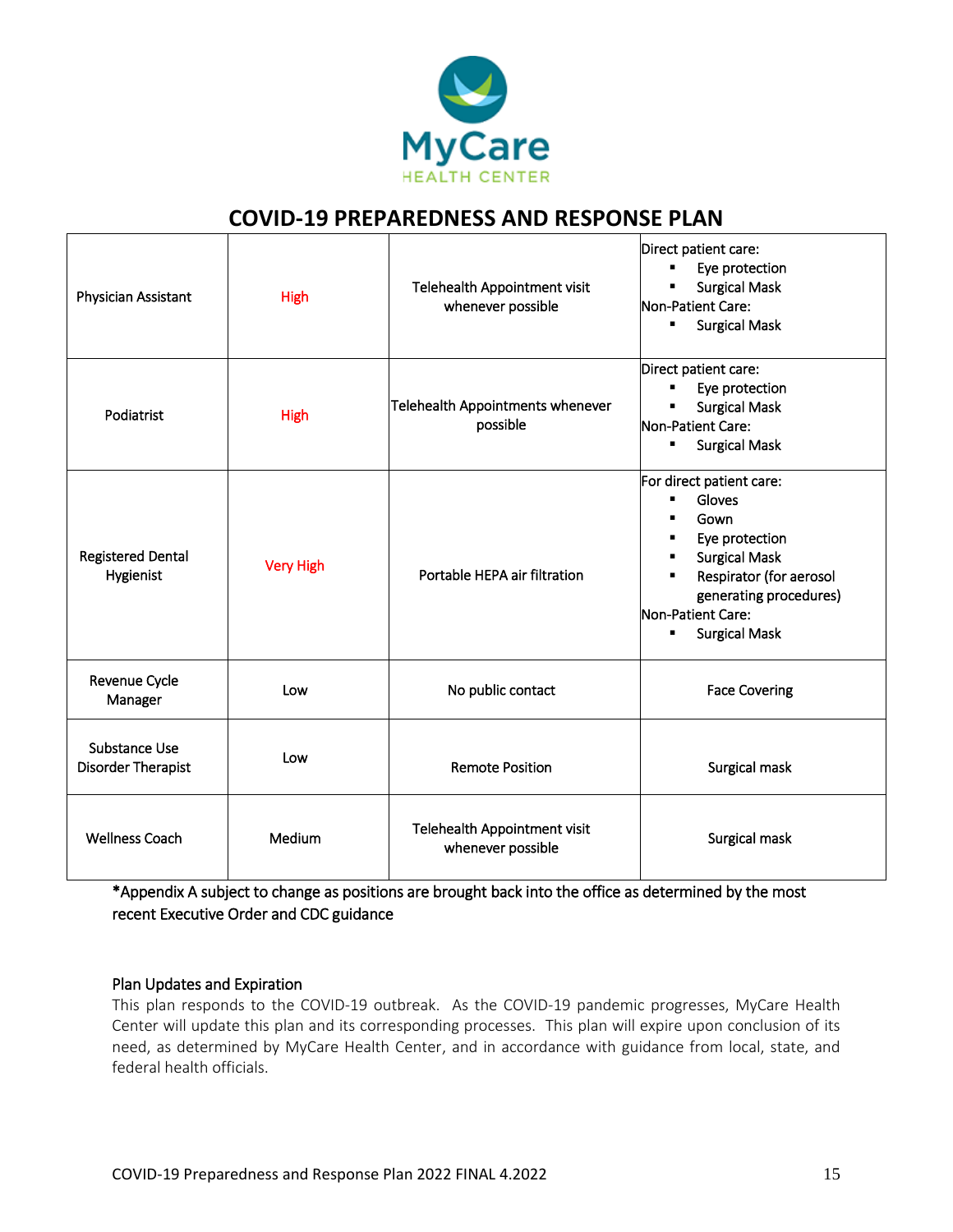

#### References:

CDC Guidance:<https://www.cdc.gov/coronavirus/2019-ncov/hcp/dental-settings.html>

OSHA[: https://www.osha.gov/SLTC/covid-19/dentistry.html](https://www.osha.gov/SLTC/covid-19/dentistry.html)

OSHA Guidance for Dentistry workers and Employers: [https://success.ada.org/~/media/CPS/Files/COVID/OSHA\\_Guidance\\_For\\_Dentistry\\_Workers\\_And\\_Employ](https://success.ada.org/~/media/CPS/Files/COVID/OSHA_Guidance_For_Dentistry_Workers_And_Employers.pdf?utm_source=cpsorg&utm_medium=covid-resources-lp-safety&utm_content=cv-safety-osha-guidelines&utm_campaign=covid-19) [ers.pdf?utm\\_source=cpsorg&utm\\_medium=covid-resources-lp-safety&utm\\_content=cv-safety-osha](https://success.ada.org/~/media/CPS/Files/COVID/OSHA_Guidance_For_Dentistry_Workers_And_Employers.pdf?utm_source=cpsorg&utm_medium=covid-resources-lp-safety&utm_content=cv-safety-osha-guidelines&utm_campaign=covid-19)[guidelines&utm\\_campaign=covid-19](https://success.ada.org/~/media/CPS/Files/COVID/OSHA_Guidance_For_Dentistry_Workers_And_Employers.pdf?utm_source=cpsorg&utm_medium=covid-resources-lp-safety&utm_content=cv-safety-osha-guidelines&utm_campaign=covid-19)

OSAP FAQ-PPE 2015 - [https://www.osap.org/page/FAQPPE20159/FAQ---Personal-Protective-Equipment--](https://www.osap.org/page/FAQPPE20159/FAQ---Personal-Protective-Equipment---2015.htm?page=SegmentEducators) [-2015.htm?page=SegmentEducators](https://www.osap.org/page/FAQPPE20159/FAQ---Personal-Protective-Equipment---2015.htm?page=SegmentEducators)

Summary of Infection Prevention Practices in Dental Settings: <https://www.cdc.gov/oralhealth/infectioncontrol/pdf/safe-care2.pdf>

Donning and Doffing PPE[: https://www.youtube.com/watch?v=syh5UnC6G2k](https://www.youtube.com/watch?v=syh5UnC6G2k) and <https://www.cdc.gov/coronavirus/2019-ncov/hcp/using-ppe.html>

Appendix Documents: MDA Addendum to ADA Return to Work Guidance Toolkit [https://www.michigandental.org/Portals/pro/ProDocuments/Membership/Coronavirus/MDA%20Addend](https://www.michigandental.org/Portals/pro/ProDocuments/Membership/Coronavirus/MDA%20Addendum%20to%20ADA%20Return%20to%20Work%20Interim%20Guidance%20Toolkit.pdf) [um%20to%20ADA%20Return%20to%20Work%20Interim%20Guidance%20Toolkit.pdf](https://www.michigandental.org/Portals/pro/ProDocuments/Membership/Coronavirus/MDA%20Addendum%20to%20ADA%20Return%20to%20Work%20Interim%20Guidance%20Toolkit.pdf)

Fit tests and seal checks:

[https://success.ada.org/~/media/CPS/Files/COVID/Conducting\\_Respirator\\_Fit\\_Tests\\_And\\_Seal\\_Checks.p](https://success.ada.org/~/media/CPS/Files/COVID/Conducting_Respirator_Fit_Tests_And_Seal_Checks.pdf?utm_source=cpsorg&utm_medium=covid-main-lp&utm_content=cv-n95-respirator-fit-tests-and-seal-checks&utm_campaign=covid-19) [df?utm\\_source=cpsorg&utm\\_medium=covid-main-lp&utm\\_content=cv-n95-respirator-fit-tests-and-seal](https://success.ada.org/~/media/CPS/Files/COVID/Conducting_Respirator_Fit_Tests_And_Seal_Checks.pdf?utm_source=cpsorg&utm_medium=covid-main-lp&utm_content=cv-n95-respirator-fit-tests-and-seal-checks&utm_campaign=covid-19)[checks&utm\\_campaign=covid-19](https://success.ada.org/~/media/CPS/Files/COVID/Conducting_Respirator_Fit_Tests_And_Seal_Checks.pdf?utm_source=cpsorg&utm_medium=covid-main-lp&utm_content=cv-n95-respirator-fit-tests-and-seal-checks&utm_campaign=covid-19)

Extending the Use of N95 Masks:

[https://success.ada.org/~/media/CPS/Files/COVID/ADA\\_Extending\\_Use\\_Of\\_N95\\_Masks.pdf??utm\\_sourc](https://success.ada.org/~/media/CPS/Files/COVID/ADA_Extending_Use_Of_N95_Masks.pdf??utm_source=cpsorg&utm_medium=updatesection&utm_content=cv-safety-clinical-extend-N95-masks&utm_campaign=covid-19) [e=cpsorg&utm\\_medium=updatesection&utm\\_content=cv-safety-clinical-extend-N95](https://success.ada.org/~/media/CPS/Files/COVID/ADA_Extending_Use_Of_N95_Masks.pdf??utm_source=cpsorg&utm_medium=updatesection&utm_content=cv-safety-clinical-extend-N95-masks&utm_campaign=covid-19) [masks&utm\\_campaign=covid-19](https://success.ada.org/~/media/CPS/Files/COVID/ADA_Extending_Use_Of_N95_Masks.pdf??utm_source=cpsorg&utm_medium=updatesection&utm_content=cv-safety-clinical-extend-N95-masks&utm_campaign=covid-19)

Air Filtration:

[https://www.ashrae.org/file%20library/about/position%20documents/pd\\_infectiousaerosols\\_2020.pdf](https://www.ashrae.org/file%20library/about/position%20documents/pd_infectiousaerosols_2020.pdf)

Water Lines:

[https://www.crosstex.com/sites/default/files/public/dlit01507\\_rev\\_c\\_0320\\_dentapure\\_closure-re](https://www.crosstex.com/sites/default/files/public/dlit01507_rev_c_0320_dentapure_closure-re-open_protocols_1.pdf)[open\\_protocols\\_1.pdf](https://www.crosstex.com/sites/default/files/public/dlit01507_rev_c_0320_dentapure_closure-re-open_protocols_1.pdf)